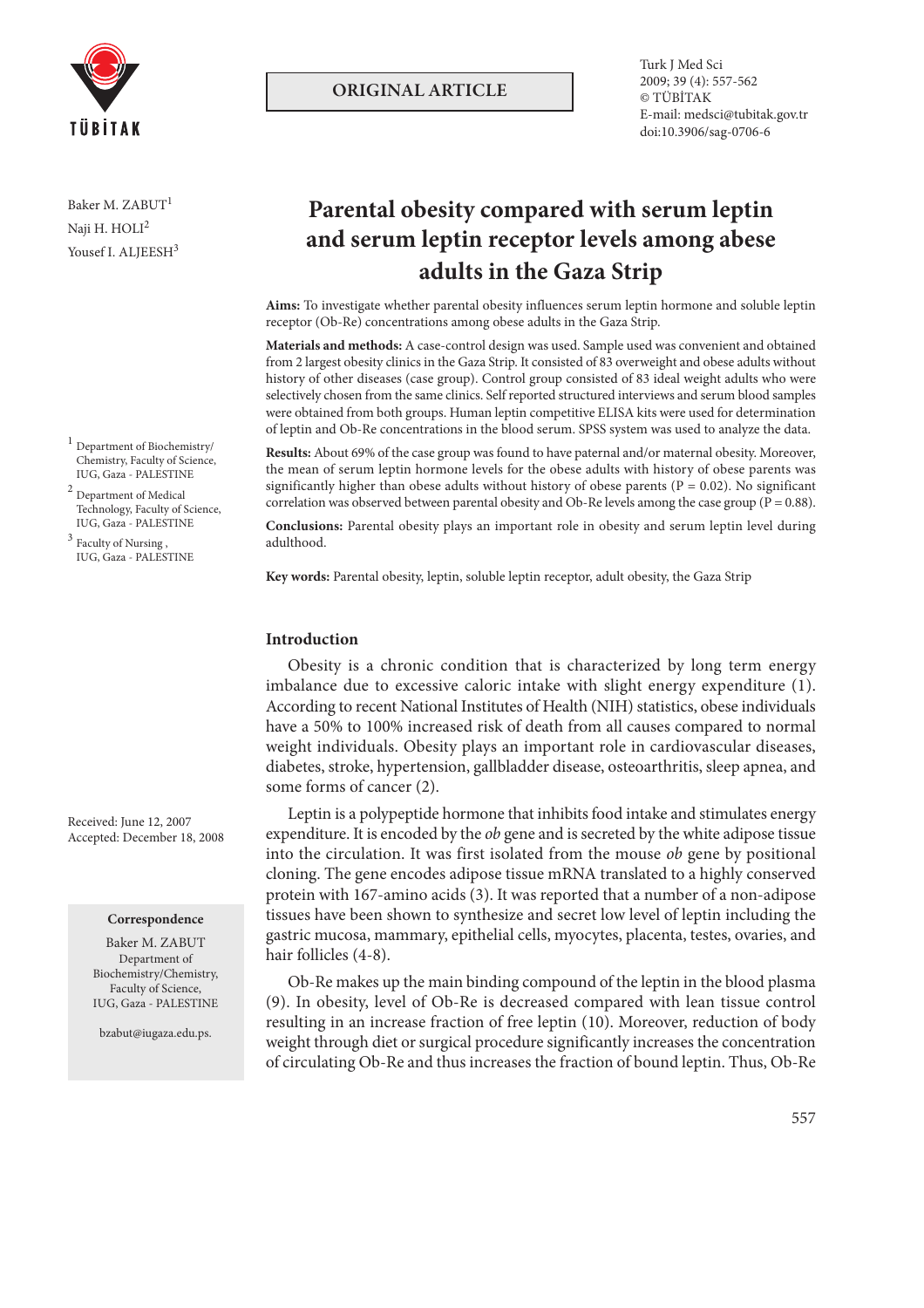acts as a regulating factor of leptin action and plays an important role in leptin resistance (11). However, in the blood stream, leptin circulates attached to the receptors, transported to the hypothalamus, where it stimulates or inhibits the release of several neurotransmitters that are involved in energy metabolism (12)

The body mass index (BMI, Kg body weight/height in meter square) has been commonly used for measuring the percent of body fat. Thus, differences in BMI between people of the same age and sex are usually due to body fat. Its value falls into one of these categories: below 18.5 corresponds to underweight and possibly malnourished, 18.5-24.9 corresponds to healthy normal weight; 25-29.9 indicates overweight, and 30 or above corresponds to obesity. It should be emphasized that, these cut-off values of the BMI are very applicable for Orientals (13), and frequently used in the Palestinian Ministry of Health for measuring adult obesity (14).

Obesity is a complex, multi-factorial disease (15- 17). A parental history of obesity is one of these factors that modifies the percent body fat gain during adulthood (18), but how parental obesity affects the chance of a child's becoming an obese adult has not been cleared yet. Obesity is increasing worldwide at an alarming rate in both developed and developing countries. Currently in the United States, obesity is associated with about 300,000 deaths per year, and an economic cost of approximately \$117 billion (19). In European countries, the prevalence of obesity has increased by about 10%-40% in the majority of countries in the last decade [20]. In Saudi Arabia, the prevalence of obesity was more than 25% among all regions at the end of the last century (21). Although the prevalence of obesity among Palestinian adults aged 30-65 years is high, 30% for men and 49% for women (22), there is limited information on obesity and its relationship to a number of chronic diseases (14). Our previous study showed that, in contrast to Ob-Re, leptin had significant positive correlations with percent body fat and lipid profiles among the obese adults in the Gaza Strip (23). This study, therefore, aims to determine the effect of obesity in one or both parents on adult obesity and on both serum leptin and Ob-Re levels among the same subjects in the Gaza Strip.

# **Materials and methods**

**Study design:** The present study involves 2 groups, case adults (BMI ≥25 kg/m<sup>2</sup>) and control adults (BMI between18.5 and 24.9  $\text{kg/m}^2$ ).

**Study population:** The study population was all adult individuals who have excess body weight from the specialized herbal center and Europe regimen center in North and Mid-Zone Governorates in the Gaza Strip, respectively.

**Setting and study sample:** Two largest obesity clinics from the North and the Mid-Zone Governorates in the Gaza strip were chosen in order to collect a representative sample for this study. About 42% of the subjects were recruited from the specialized herbal center (North Governorate) and about 58% of the subjects were from Europe regime center (Mid-Zone Governorate). Study sample was convenient and consisted of 83 case group adults (40 men and 43 women; mean age was  $36.5 \pm 9.5$ ) without history of other diseases. Control group consisted of 83 ideal body weight adults (40 men and 43 women; mean age was  $36.3 \pm 9.5$ ) that were selectively chosen from the same places to match the case group in terms of age and gender.

**Ethical consideration:** The study protocol was approved by the local ethics committee (Palestinian National Authority, Ministry of Health, Helsinki Committee).

**Questionnaire interview:** Face to face structured interviews were used to collect data from the all study individuals. The questionnaire included issues about different personal and socio-economic information (age, gender, marital status, weight and height, income, type of food, number of meals, and paternal and/or maternal obesity).

**Blood sampling and processing:** Twelve hours fasting blood samples were collected from the cases and controls by well trained and experienced medical technologist. From each individual, 6 ml of venous blood sample was drawn from the median cubital vein. The serum samples were separated by centrifugation for 10 min at room temperature at 3500 rpm. The separated serum was frozen at -70 °C until assaying. Determination of human leptin and Ob-Re levels were carried out by competitive enzyme immunoassay (Diagnostic System Laboratories, USA) technique (24, 25).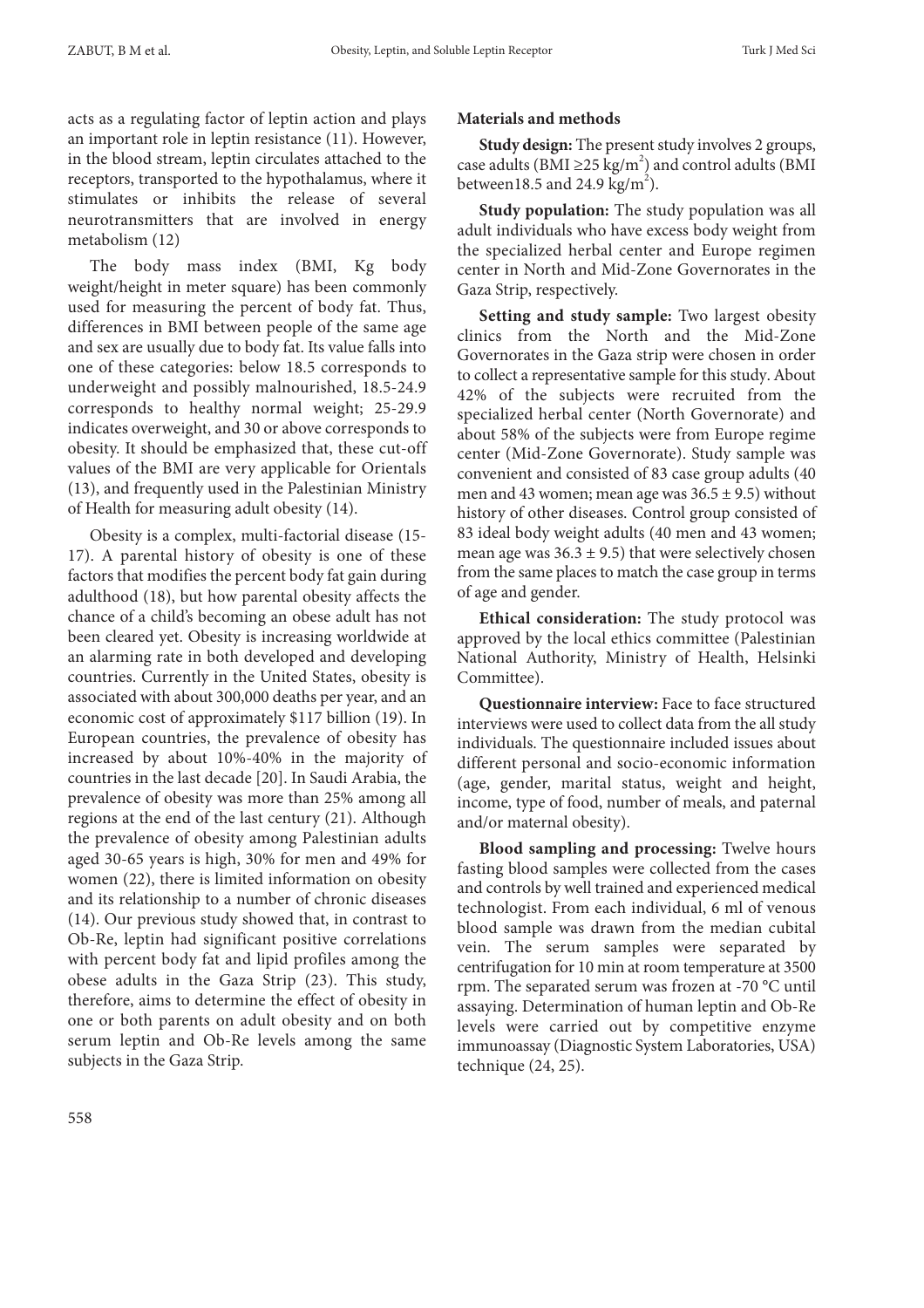**Data analysis:** Data were analyzed using SPSS (Version 13.0). Pearson's correlation coefficient (г) was performed at a significance level of 5%, and any correlation between 2 ordinal data was considered statistically significant if  $P < 0.05$ .

The Chi-square test was also performed in one direction at a significance level of 5%, and any difference between 2 nominal data was considered statistically significant if P < 0.05.

# **Results**

Table 1 shows that, age and height did not differ significantly between the 2 study groups. Weight, BMI, and leptin were very significantly higher in the case group than the control group. In contrast, average Ob-Re concentrations in the case group was very significantly lower than the control group.

Table 2 shows significant correlations found between average leptin concentrations (58.74 ± 33.55 ng/ml) and BMI or number of meals among the case group. The same table also shows observed significant correlations between average Ob-Re concentrations (8.71± 2.76 ng/ml) and BMI or age among the same group. On the other hand, average Ob-Re concentrations of the control  $(15.47 \pm 4.41 \text{ ng/ml})$  was significantly correlated with the age or number of meals. Table 3 shows no significant correlations found between the average leptin concentrations and different nominal variables within each study group with the exception parental obesity among the case group ( $P = 0.01$ ). The same table also shows no observed significant relationships between the average

Ob-Re concentrations and the same variables among each of the study group.

Table 4 shows that about 69% of the case individuals had paternal and/or maternal obesity and about 31% had ideal body weight parents. In contrast, for the control individuals, about 36% had parental obesity and about 64% had normal ideal weight parents.

Results of Table 5 show that the mean of serum leptin hormone concentrations of obese adults with parental obesity (64.30  $\pm$  7.09 ng/ml) was more significant than obese adults without parental obesity  $(44.8 \pm 12.33 \text{ ng/ml})$  in the case group (P = 0.02). However, this final result was not observed in the case of Ob-Re among the case group ( $P = 0.88$ ).

#### **Discussions**

The aim of this study was to test whether parental obesity might contribute to adult obesity, serum leptin hormone, and its soluble receptor among obese adults in the Gaza Strip. Excessive weight gain during adulthood is well known to be associated with increasing morbidity and mortality. Most studies have concentrated on the role of parental body composition on developing of obesity (26-30).

In the present study, leptin concentrations for the case were found to be very heterogeneous (Table 1) and positively correlated with BMI, and the number of meals (Table 2). In contrast, Ob-Re for the case group was not heterogeneous (Table1) and significantly correlated with BMI (negative) and age

Table 1. Relationship between the case and the control groups with respect to age, weight, height, BMI, leptin, and Ob-Re.

| Variables                | Case   |           | Control |                 |         |
|--------------------------|--------|-----------|---------|-----------------|---------|
|                          | Mean   | <b>SD</b> | Mean    | SD <sub>1</sub> | P value |
| Age (years)              | 36.46  | 9.58      | 36.25   | 9.58            | 0.18    |
| Weight (kg)              | 100.28 | 25.30     | 62.00   | 7.95            | 0.00    |
| Height (m)               | 1.69   | 0.10      | 1.670   | 0.08            | 0.10    |
| BMI (kg/m <sup>2</sup> ) | 34.70  | 7.81      | 21.91   | 1.81            | 0.00    |
| Leptin (ng/ml)           | 58.74  | 33.55     | 13.96   | 9.80            | 0.00    |
| Ob-Re (ng/ml)            | 8.71   | 2.76      | 15.47   | 4.41            | 0.00    |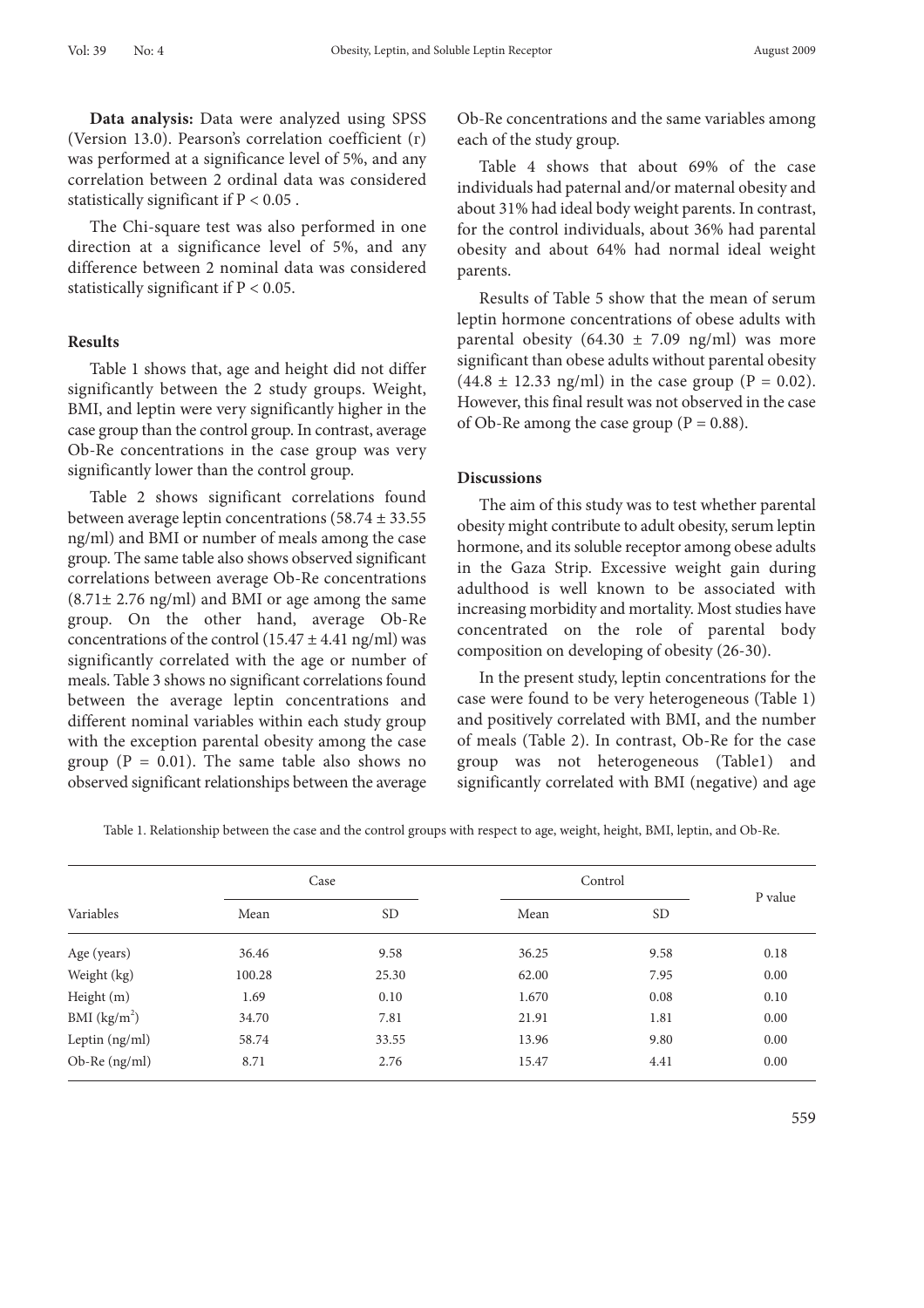| Variables  |                       | Leptin             |                       | Soluble leptin receptor |  |
|------------|-----------------------|--------------------|-----------------------|-------------------------|--|
|            | Control group<br>r(P) | Case group<br>r(P) | Control group<br>r(P) | Case group<br>r(P)      |  |
| Age        | 0.20(0.08)            | 0.08(0.45)         | $0.25(0.02)^{*}$      | $0.24(0.03)^{*}$        |  |
| BMI        | 0.13(0.19)            | $0.64(0.00)$ **    | 0.00(0.99)            | $-0.26(0.02)$ *         |  |
| Income     | 0.20(0.07)            | $-0.20(0.07)$      | $-0.18(0.11)$         | 0.07(0.53)              |  |
| # of meals | $-0.14(0.20)$         | $0.27(0.02)^{*}$   | $-0.25(0.03)^{*}$     | 0.05(0.67)              |  |

Table 2. Leptin and its soluble receptor compared with ordinal questionnaire variables among the case and control groups.

\*Significant. \*\*Highly significant. r: Pearson's correlation coefficient.

(positive) (Table2). For the control, it was also correlated with age (positive) and the number of meals (negative). Thus, level of leptin is a direct function of internal energy stored and amount of daily energy input. In contrast, internal body fat is negatively proportional to OB-Re level. The effect of age and daily energy input on Ob-Re level is not so clear and requires more investigations. These leptin findings are in agreement with recent studies demonstrating that circulating serum leptin levels in human are positively correlated with the body fat (31, 32). The reason for these results might be due to decreased sensitivity to leptin among obese subjects (33).

Results of the study also provided very new information about the influence of the history of obesity on serum leptin concentrations (Tables 3 and 4). It was found that adults with obese parents were more likely to have obesity and high leptin level more than adults of non-obese parents. In contrast, according to this study, parental obesity does not affect the Ob-Re level of the obese adults (Table 5).

This means that fat cells generated in one or both parents due to genetic factors and family feeding styles contribute to transmission of obesity risk and high leptin level during adulthoods. The finding that parental obesity affects the development of obesity is also in agreement with other studies in the literature (26-30). Willms et al. [26] reported that parents' weight plays an important factor in the cause of obesity during childhood. On the other hand, Nieman (27) reported that if parents' weights were normal or slightly overweight, there would not be an increased risk of obesity in their children later on. Moreover, he also reported that children between the ages of 1 and 3 whose parents, brothers, and sisters are also overweight had a higher risk of becoming overweight. Frisancho (28) reported that fatness during adolescence is related to parental fatness but not to prenatal fatness. Moreover, Whitaker et al. (29) concluded that obese children under 3 years of age without obese parents are at low risk for obesity in adulthood, but among older children, obesity is an increasing important predictor of adult obesity, regardless of whether the parents are obese.

Table 3. Leptin and its soluble receptor compared with nominal questionnaire variables among the case and control groups.

| Variables        | Leptin                         |                             | Soluble leptin receptor        |                             |
|------------------|--------------------------------|-----------------------------|--------------------------------|-----------------------------|
|                  | Control<br>$Chi$ -square $(P)$ | Case<br>$Chi$ -square $(P)$ | Control<br>$Chi$ -square $(P)$ | Case<br>$Chi$ -square $(P)$ |
| Marital status   | 1.32(0.27)                     | 2.33(0.13)                  | 0.06(0.82)                     | 2.41(0.13)                  |
| Type of food     | 0.90(0.82)                     | 7.06(0.07)                  | 0.77(0.86)                     | 7.70(0.06)                  |
| Parental obesity | 2.11(0.15)                     | 11.57(0.01)                 | 1.83(0.18)                     | 4.35(0.08)                  |

560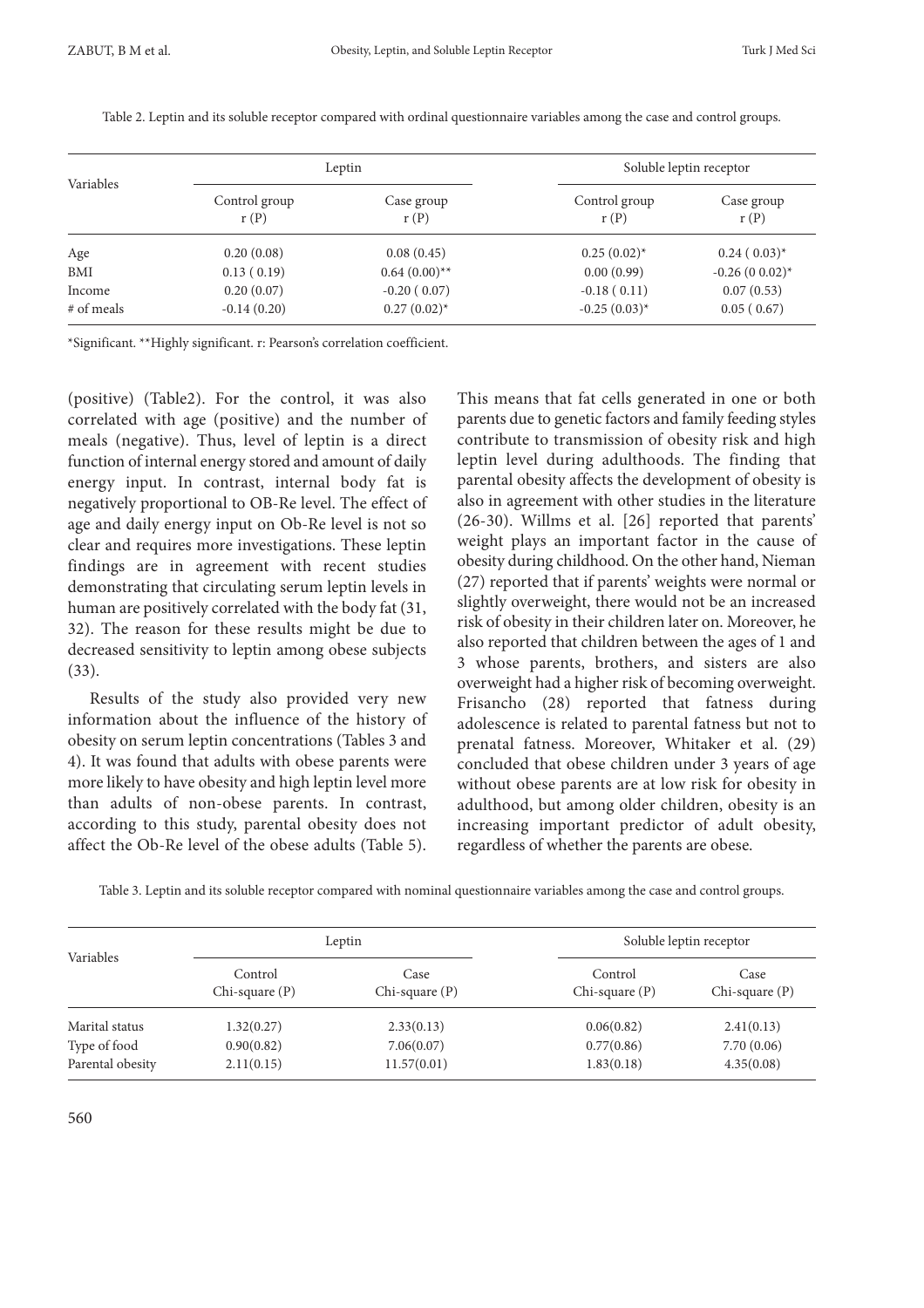Table 4. Frequency distributions of the study individuals by parental history of obesity.

| Parental body<br>weight | Control group $*$ |         | Case group $*$ |              |
|-------------------------|-------------------|---------|----------------|--------------|
|                         | Frequency         | Valid % | Frequency      | Valid $(\%)$ |
| Over (obese)            | 30                | 36.1    | 57             | 68.7         |
| Ideal                   | 53                | 63.9    | 26             | 31.3         |
| Total                   | 83                | 100     | 83             | 100          |

\*The frequency distribution among the case and the control group is highly significant ( $P < 0.01$ )

Table 5. Relationship between parental obesity and serum leptin or soluble leptin receptor levels among obese adults of the case group.

| Parental obesity | Present         | Normal           |      |
|------------------|-----------------|------------------|------|
| Variables        | Mean± SD        | $Mean \pm SD$    |      |
| Leptin $(ng/ml)$ | $64.3 \pm 7.09$ | $44.8 \pm 12.23$ | 0.02 |
| $Ob-Re$ (ng/ml)  | $10.2 \pm 3.83$ | $11.4 \pm 5.03$  | 0.88 |

Finally, Tarquini et al. (30) reported that cord blood leptin concentration is elevated in the presence of the family history of obesity on the paternal side, but not on the maternal side. The present study used a representative sample and gave an indication about the relation of adult obesity with parental obesity at a molecular level in the Gaza Strip.

In conclusions, parental obesity more than doubles the risk of adult obesity and significantly increases the serum leptin concentrations among obese adults in the Gaza Strip. Its effect on serum Ob-Re level of obese adults is not observed during this study.

#### **Recommendations**

In the current study, the results showed that parental obesity plays an important role in obesity and serum leptin level among adults in the Gaza Strip. However, evaluation of the effects maternal or paternal obesity has to be carried out separately. A standard measure of parents' body fat and further biochemical studies are also needed for comparison of body fat and lipid profiles between obese adults and their parents. An examination of leptin and leptin receptor genes of obese individuals and their parents should also be recommended in order to understand the causes of obesity at a molecular level.

## **Limitations of the study**

- 1- Because the present study was carried out on adult individuals aged about 36, parental obesity indicated throughout this study was reported and not measured.
- 2- While prevalence of parental obesity was high (69%), 31% prevalence of ideal body weight parents among the case group was clinically significant as well.

# **Acknowledgment**

Our special thanks to Dr. Mazen El-Sakka, the leader of the Specialist Herbal Center and Dr. Basher Abu-Soltan the leader of Europe Regime Center for their kind co-operation in the data collection process. Our thanks should also be extended to Mr. Waheed Mousa, the supervisor of clinical chemistry department of Palestinian Ministry of Health (MOH) for his help in the biochemical analysis.

Finally, many thanks to Prof. Dr. Maged Yassin, the human physiologist, for reviewing the manuscript and suggesting valuable notes.